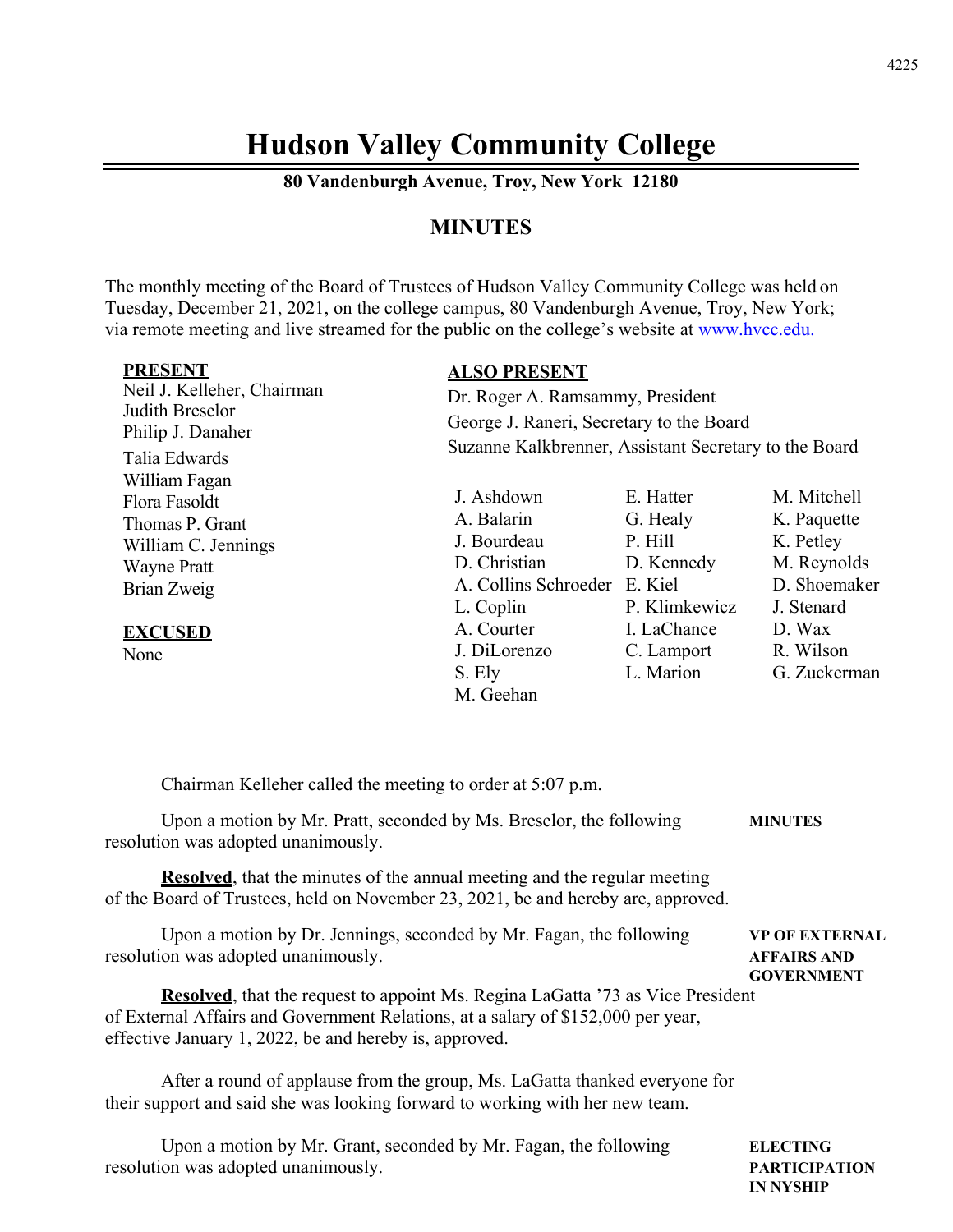**Resolved**, that the request to elect participation in the New York State Health Insurance Program, be and hereby is, approved. The resolution shall read as follows:

#### **RESOLUTION ELECTING PARTICIPATION IN NEW YORK STATE HEALTH INSURANCE PROGRAM**

**Whereas,** Hudson Valley Community College ("the College") has offered Traditional Blue Cross/Blue Shield Indemnity as one of the options available to full-time employees for health insurance coverage; and

**Whereas**, the College has now been notified by Blue Cross/Blue Shield of their intent to terminate the College's participation in its plan, effective 12/31/21; and

**Whereas**, the College's collective bargaining agreements contain provisions that while the College reserves the right to change carriers or to self-insure, as it deems appropriate, the coverage and benefits shall remain "as congruent as possible with those currently provided;" and

**Whereas**, the College worked with its benefits contractor, Capital Benefits ("the Contractor,") to identify another congruent plan that affords participants the portability beyond New York State that is a feature of the Blue Cross/Blue Shield plan; and

**Whereas**, New York State Health Insurance Program (NYSHIP) was identified by the Contractor as the sole plan available that would provide the congruent coverage and the portability required; now therefore, be it

**Resolved**, that the Board of Trustees of Hudson Valley Community College elects to participate in the New York State Health Insurance Program; and be it further

**Resolved,** that all benefitted employees of the College holding full-time or part-time status as of December 21, 2021 shall be eligible to enroll in the New York State Health Insurance Program effective as of the date that the College receives approval to participate in the New York State Health Insurance Program; and be it further

**Resolved**, that a certified copy of this Resolution shall be immediately forwarded to the New York State Department of Civil Service as evidence of the Board's election to participate.

Upon a motion by Dr. Jennings, seconded by Mr. Pratt, the following **CURRICULUM** resolution was adopted unanimously. **CHANGES** 

**Resolved**, that the request for approval of the following curriculum changes, as recommended by the Academic Senate and the President, be and hereby are, approved, as follows:

### **1. School of Business and Liberal Arts:**

### **A. Education and Social Sciences:**

*1. New Program: Early Childhood & Childhood Education A.S.* 

The Early Childhood & Childhood Education Transfer program is for students wanting to transfer into a Bachelor's degree program. A bachelor's degree is required for teacher certification. This program will provide students with a balance of coursework with Education classes, General Education requirements, and concentration courses. Teacher certification requires a concentration in the liberal arts, and the proposal includes concentrations in English, Mathematics, Biology, and Social Studies. This new A.S. program is to be added using existing courses only. Current faculty will be utilized.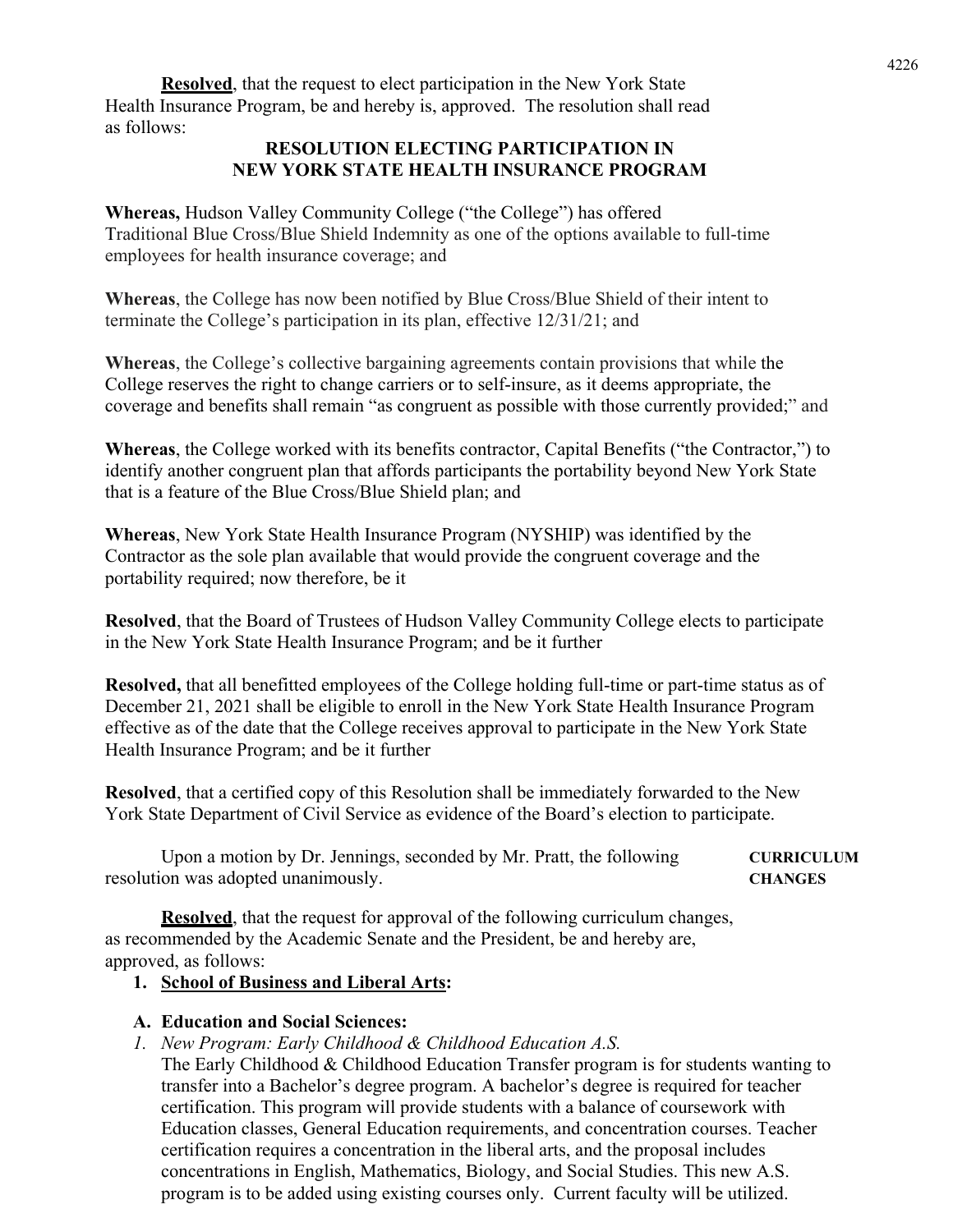*2. Deactivate Program: Special Education Assistant Certificate* 

This program has seen low enrollment. The New York State Education Department (NYSED) requires Level III teaching assistants to have 18 credits of college courses. Our Teaching Assistant Certificate program can continue to serve interested students. The special education courses currently in this program are offered as electives.

# *3. Change to Existing Program: Teaching Assistant Certificate*

Change in Degree Requirements. The addition of MATH 125 to the TAC program may require an increase in the number of sections offered per semester. Students will be positively impacted by the updates to this program, which will better prepare them for the NYSTCE. The addition of MATH 125 will better align the TAC program with the ECD program offered by the department and provide advancement.

*4. Change to Existing Program: Psychology A.A.* 

Change in Degree Requirements and Change in Program Title. This single change proposal will create a stand-alone Psychology A.A. program and remove the Psychology track from existing within the broader Liberal Arts & Science degree program. The Psychology AA better identifies the program and aligns with the SUNY transfer path. Required course and elective adjustments are made to align with upcoming SUNY Gen Ed changes to Liberal Arts/Diversity, Equity, Inclusion and Social Justice, and better alignment with SUNY transfer path as well as student need are addressed.

# **B. English, Foreign Languages and English as a Second Language**

*1. New Course: ESLS 100 Enhanced English Composition I for English as a Second Language Students* 

The EFL department developed and the college approved ENGL 100 in April of 2021. This course is the ESL companion to ENGL 100, offering our ESL population the same kind of opportunity to earn credit in a transfer-level composition course without first taking a stand-alone fundamentals course.

This course was also developed under the auspices of the SUNY Developmental Learning Community Grant, which has allowed us to move toward a new model of developmental composition that eliminates the need for sequential remediation. ESL students will benefit greatly from the added instructional hour and the individual conference time, which will enhance much-needed differentiated instruction. The department believes that this new course, coupled with the OER, will allow more students to complete our gateway composition course with a transferrable grade, and that in turn will increase overall persistence and retention.

# **2. School of Health Sciences:**

### **A. Radiologic Technology:**

*1. Deactivation: Invasive Cardiovascular Technology A.A.S.*  This program has been deactivated effective Fall 2018 and as such, applications are no longer being accepted.

# **B. Respiratory Care:**

*1. Change to Existing Course: RESP 120 Fundamentals of Respiratory Care I*  PHYS 110 is being removed as a prerequisite for RESP 120 because it will no longer be required in the Respiratory Care, A.A.S. program curriculum. PHYS 110 is being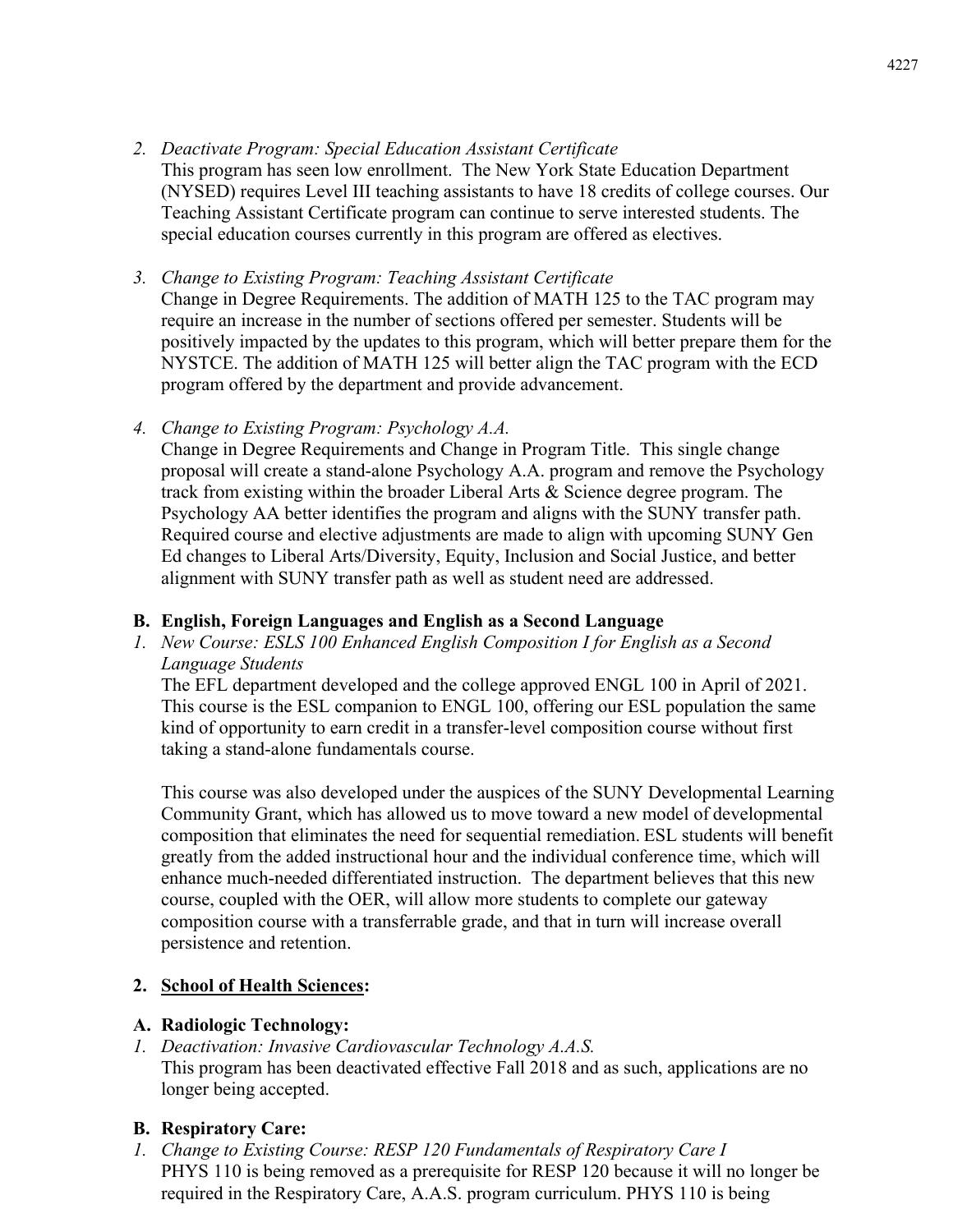replaced with Math 132 or higher to meet SUNY Gen Ed requirements. PHYS 110 had a significant math component that prepared the students for RESP 120. We therefore need Math 132 or higher to be a pre-requiste to RESP 120 to fulfull this preparation.

*2. Deactivate Course: RESP 130 Ethics and Administration*  The course RESP 130 is being deactivated because it is being replaced by CMHL 115. Replacing RESP 130 with CMHL 115 will benefit the students because it will allow them meet SUNY Gen ed requirements and the mandatory competency for Diversity: Equity, Inclusion and Social Justice.

3. *Change to Existing Program: Respiratory Care, A.A.S.* Change in Degree Requirements. The English and Physics Departments will lose students that were required to take ENGL 102 and PHYS 110. The Math department will gain students. The impact on the English department will be negligible as the majority of admitted student have already completed ENGL 102. There are only about 5 students per year that have to take it.

The change will allow Hudson Valley Community College students to meet the new SUNY Gen Ed requirements for the Respiratory Care A.A.S. degree program. It will also decrease the required credits in summer by 2 credits which is financially and academically better for students. Students will still be required to take 7 credits in summer semester.

 Upon a motion by Ms. Breselor, seconded by Mr Fagan, the following **2022-23 RECORDS &**  resolution was adopted unanimously.

**Resolved**, that the request to approve an increase to the current Records and Activities Fee, as approved by the Student Senate on November 29, 2021 and the FSA Board of Directors on December 6, 2021, effective for the 2022-23 academic year, be and hereby is, approved. As of the 2022-23 academic year, the total Records and Activities Fee charged to students will be as follows:

| <b>Department</b>         | Current (FT/PT)  | <b>Increase</b> | New fee (FT/PT)  |
|---------------------------|------------------|-----------------|------------------|
| Athletics                 | \$75.00/\$6.25   | $$15.00/\$1.25$ | \$90.00/\$7.50   |
| <b>Student Activities</b> | \$60.00/\$5.00   | $$6.00/\$.50$   | \$66.00/\$5.50   |
| <b>Cultural Affairs</b>   | \$12.00/\$1.00   | n/a             | \$12.00/\$1.00   |
| <b>Auxiliary Fee</b>      | $$6.00/\$.50$    | n/a             | $$6.00/\$.50$    |
| Graduation                | \$5.00/\$.42     | n/a             | $$5.00/\$.42$    |
| Transcript                | $$13.00/\$1.11$  | n/a             | \$13.00/\$1.11   |
| <b>Total Records</b>      |                  |                 |                  |
| & Activities Fee          | \$171.00/\$14.25 | \$21.00/\$1.75  | \$192.00/\$16.00 |

Upon a motion by Mr. Grant, seconded by Mr. Danaher, the following **AMENDING** resolution was adopted unanimously. **ESTABLISHMENT OF** 

 **A CAPITAL PROJECT--** 

**Resolved**, that the request to amend **HVCC NORTH** fees for the capital project "Applied Technology Education Center (ATEC)— Phase I—Design and Engineering," be and hereby is, approved. The resolution shall read as follows: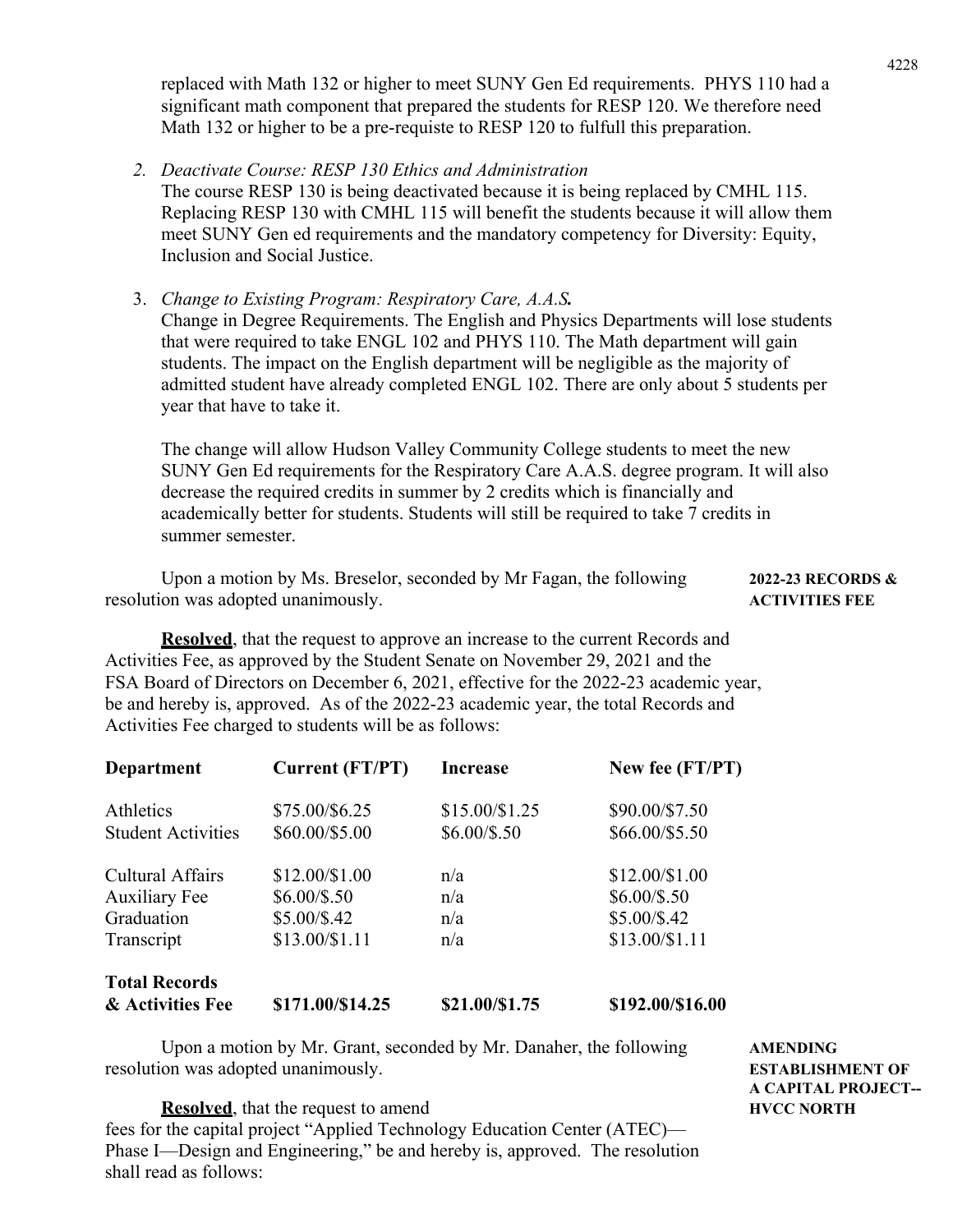# **RESOLUTION AMENDING THE ESTABLISMENT OF A CAPITAL PROJECT FOR HUDSON VALLEY COMMUNITY COLLEGE—HVCC NORTH EXPANSION**

**WHEREAS**, Hudson Valley Community College is currently completing a Facility Master Plan; and

**WHEREAS**, the Facility Master Plan will provide the physical form to the College's Strategic Plan; and

**WHEREAS**, the College has identified a need to expand capacity at the college's site in Malta to support its Health Sciences programs, along with general education for science degrees at HVCC North, which will facilitate affordable student access beyond those local to the Troy campus, creating a larger, and more local, skilled workforce for our healthcare industry partners, and

**WHEREAS**, the preliminary Facility Master Plan identified expansion of the HVCC North site in Malta as one of the top priorities for the College; and

**WHEREAS**, it was necessary for the Hudson Valley Community College Board of Trustees to approve Establishing a Capital Project – HVCC North Expansion and request similar approval of its sponsor Rensselaer County, and

**WHEREAS**, on October 27, 2020, the Board of Trustees unanimously approved the resolution authorizing the establishment of a Capital Project for the Hudson Valley Community College— HVCC North Expansion, at an estimated cost of \$7,085,000, and

**WHEREAS,** on November 10, 2020, resolution no. G/419/20, the Rensselaer County Legislature unanimously approved the establishment of a Capital Project for the Hudson Valley Community College—HVCC North Expansion, at an estimated cost of \$7,085,000, and

**WHEREAS**, the estimated costs for this project now include the construction of the new Health and STEM Education Building and renovations to the existing TEC-SMART building, bringing the total estimated project cost to \$12,500,000, and

**WHEREAS**, the College has been awarded a SUNY 2020 Grant in the amount of \$2,000,000 for this project, and

**WHEREAS**, the College has been awarded an REDC Grant in the amount of \$2,500,000 for this project, and

**WHEREAS**, with available matching funds, New York State would reimburse Hudson Valley Community College fifty percent (50%) of the project costs or \$4,392,000; and

**WHEREAS**, the local match of \$4,392,000 will be provided by the HVCC Foundation in the amount of \$2,542,000; by the Faculty Student Association of HVCC in the amount of \$1,500,000; and by a Northern Borders Regional Commission Economic Infrastructure Grant in the amount of \$350,000 for this project; and

**WHEREAS**, on December 14, 2021, the Rensselaer County Legislature approved Amending the Establishment of a Capital Project – HVCC North Expansion at an estimated cost of \$12,500,000; now, therefore, be it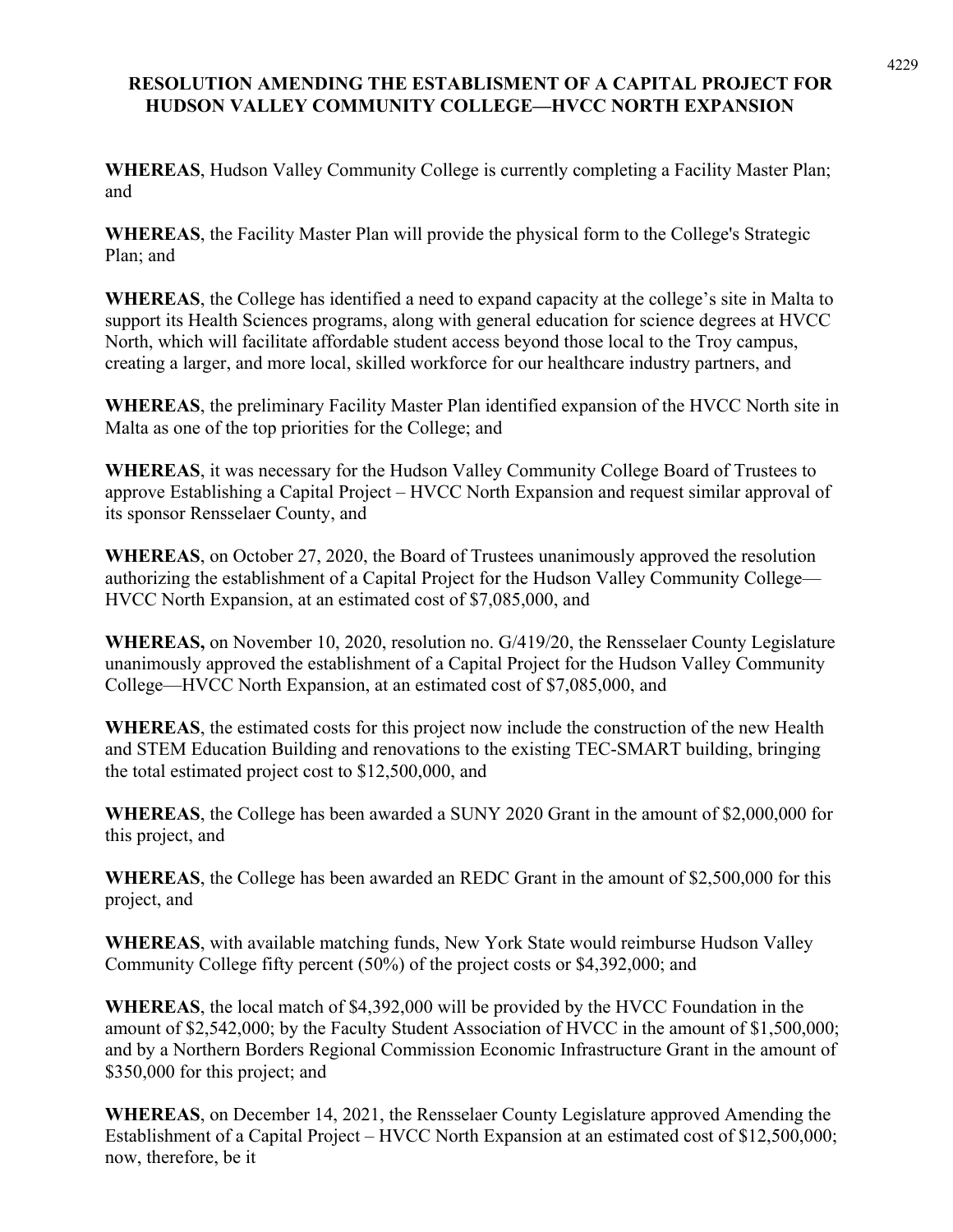**RESOLVED**, the Hudson Valley Community College Board of Trustees approved Amending the Establishment of a Capital Project – HVCC North Expansion at an estimated cost of \$12,500,000; and, be it further

**RESOLVED**, that upon approval by the Hudson Valley Community College Board of Trustees, a copy of each certified Resolution will be submitted to the SUNY Office of Capital Facilities.

| <b>INFORMATION ITEMS</b><br>The following information items were noted: |                                                                                                                                                                                                                       | <b>INFORMATION</b><br><b>ITEMS</b> |  |
|-------------------------------------------------------------------------|-----------------------------------------------------------------------------------------------------------------------------------------------------------------------------------------------------------------------|------------------------------------|--|
|                                                                         | A. FULL-TIME NON-TEACHING PROFESSIONALS<br>Swathi Yadavalli, Information Technology Specialist,<br>Information Technology Services,<br>f/t prob. appt., eff. $1/3/22$                                                 | \$40,000/yr                        |  |
|                                                                         | <b>B. FULL-TIME NON-INSTRUCTIONAL/CLASSIFIED STAFF</b><br>1. School of Business and Liberal Arts<br>Rana Balash, Program Assistant, Academics III<br>Business and Criminal Justice,<br>f/t prov. appt., eff. $1/3/22$ | \$18.4847/hr                       |  |
|                                                                         | 2. School of Health Sciences<br>Rosanne Henley, Program Assistant, Academics III<br>Health Sciences and Dental Hygiene,<br>f/t prov. appt., eff. $1/3/22$                                                             | \$18.6706 /hr                      |  |
|                                                                         | 3. Student Affairs<br>Kaitlin Beam, Advising and Retention Specialist,<br>Office of Student Outreach, Advisement and Retention,<br>f/t prob. appt, eff. $12/20/21$                                                    | \$40,100/yr                        |  |
|                                                                         | Sarah B. Kennedy, Advising and Retention Specialist,<br>Office of Student Outreach, Advisement and Retention,<br>f/t prob. appt, eff. $12/20/21$                                                                      | \$40,100/yr                        |  |
|                                                                         | Kirk Winans, Advising and Retention Specialist,<br>Office of Student Outreach, Advisement and Retention,<br>f/t prob. appt, eff. $12/20/21$                                                                           | \$40,100/yr                        |  |
| 1.                                                                      | <b>C. PART-TIME FACULTY</b><br><b>Academic Affairs</b><br>Raymond Rader, Instructor,<br>Office of Workforce Development,<br>$p/t$ appt., eff. $12/13/21$ or thereafter                                                | \$30.00/hr                         |  |
|                                                                         | Timothy Ryan, Instructor,<br>Office of Workforce Development,<br>$p/t$ appt., eff. 11/29/21 or thereafter                                                                                                             | \$30.00/hr                         |  |
| 2.                                                                      | <b>School of Business and Liberal Arts</b><br>Dorinda Bolander, Instructor,<br>Business Administration,<br>p/t appt., eff. 1/18/22                                                                                    | $$1,136$ /sch                      |  |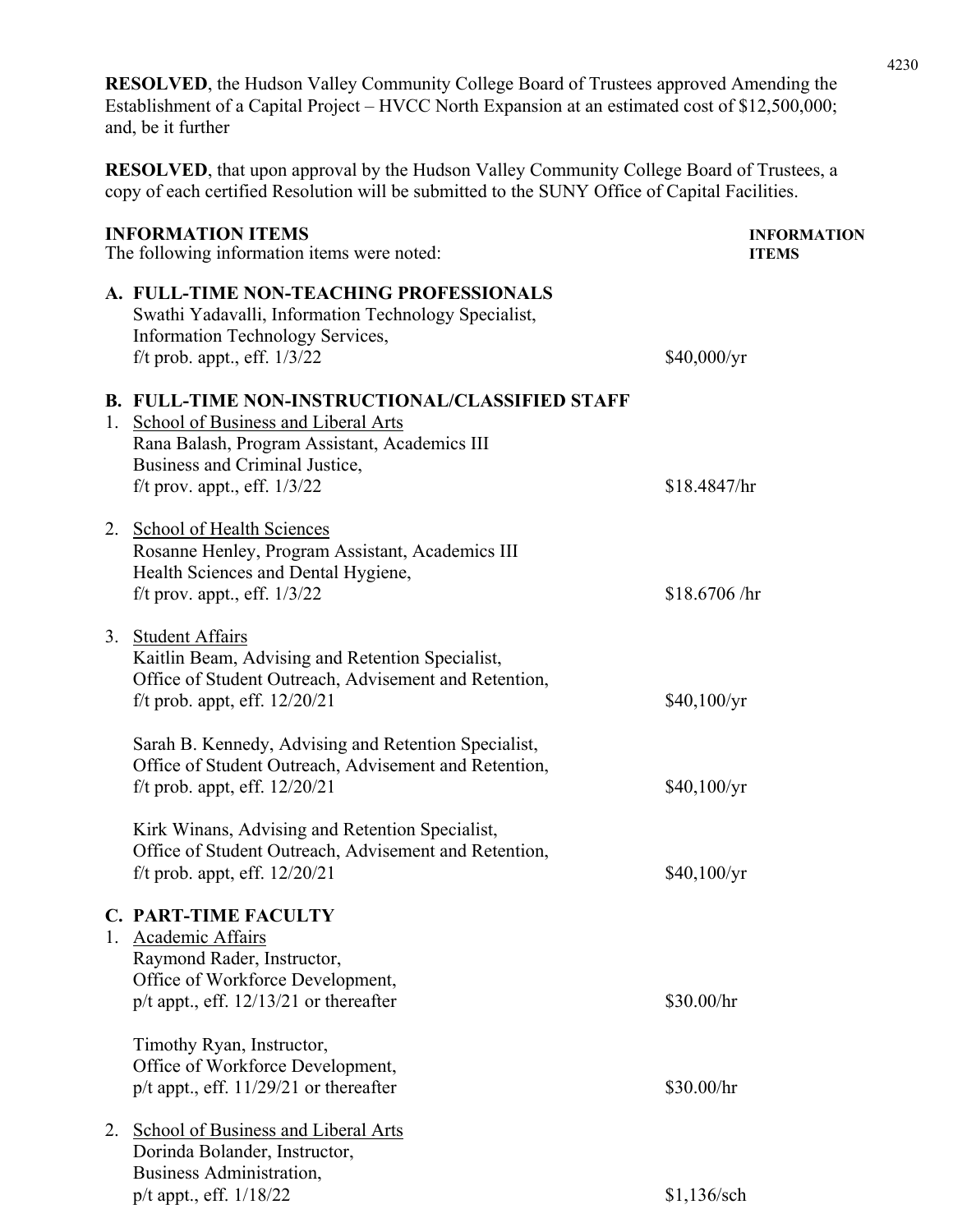|    | Adam Hornick, Instructor,<br>Criminal Justice (shelf)<br>$p/t$ appt., eff. $1/18/22$ or thereafter                                                                        | $$1,136$ /sch |
|----|---------------------------------------------------------------------------------------------------------------------------------------------------------------------------|---------------|
|    | Gary Kelly, Instructor,<br>Criminal Justice (shelf)<br>$p/t$ appt., eff. $1/18/22$ or thereafter                                                                          | \$1,136/sch   |
|    | Linda Mather, Instructor,<br><b>Business Administration and Marketing</b><br>$p/t$ appt., eff. $1/18/22$                                                                  | $$1,136$ /sch |
|    | Alan Wisart, Instructor,<br>Criminal Justice (shelf)<br>$p/t$ appt., eff. $1/18/22$ or thereafter                                                                         | \$1,136/sch   |
| 3. | <b>School of Health Sciences</b><br>Anthony Demetriou, Instructor,<br>Health, Physical Education and Exercise Studies,<br>p/t appt., eff. 1/18/22                         | $$1,136$ /sch |
|    | Lindsay Jackson, Instructor,<br>Nursing and Surgical Technology<br>$p/t$ appt., eff. $1/18/22$                                                                            | $$1,136$ /sch |
|    | LoLisa McLaughlin, Instructor,<br>Nursing and Surgical Technology<br>p/t appt., eff. 1/18/22                                                                              | \$1,136/sch   |
|    | D. PART-TIME NON-INSTRUCTIONAL/CLASSIFIED STAFF<br>1. Administration & Finance<br>Sarah Greene, Part-Time Data Analysis Coordinator I<br>Information Technology Services, |               |
|    | $p/t$ prov. appt., eff. $12/13/21$ or thereafter                                                                                                                          | \$18.9731/hr  |

#### **E. RESIGNATIONS**

- 1. Stephanie Iavarone, Program Assistant, Academics III, TEC-SMART, eff. 12/17/21
- 2. Angela O'Neal, Major Gifts and Planned Giving Officer, HVCC Foundation, eff. 1/14/22
- 3. Marie Ostoyich, part-time Enrollment/Retention Specialist, eff. 12/5/21
- 4. Denise Russo, Coordinator of Workforce Programs, eff. 11/22/21
- 5. Desiree Whaley, Custodial Worker, Facilities, eff. 12/1/21

#### **F. RETIREMENTS**

1. John K. Dyson, Technical Assistant, Computer Learning Center, eff. 1/5/22

#### **G. HVCC MONTHLY FINANCIAL REPORTS**

- 1. 2021-2022 Fiscal Year Operating Budget Summary as of 11/30/2021
- 2. Capital Expenditures, November 2021 and cumulative